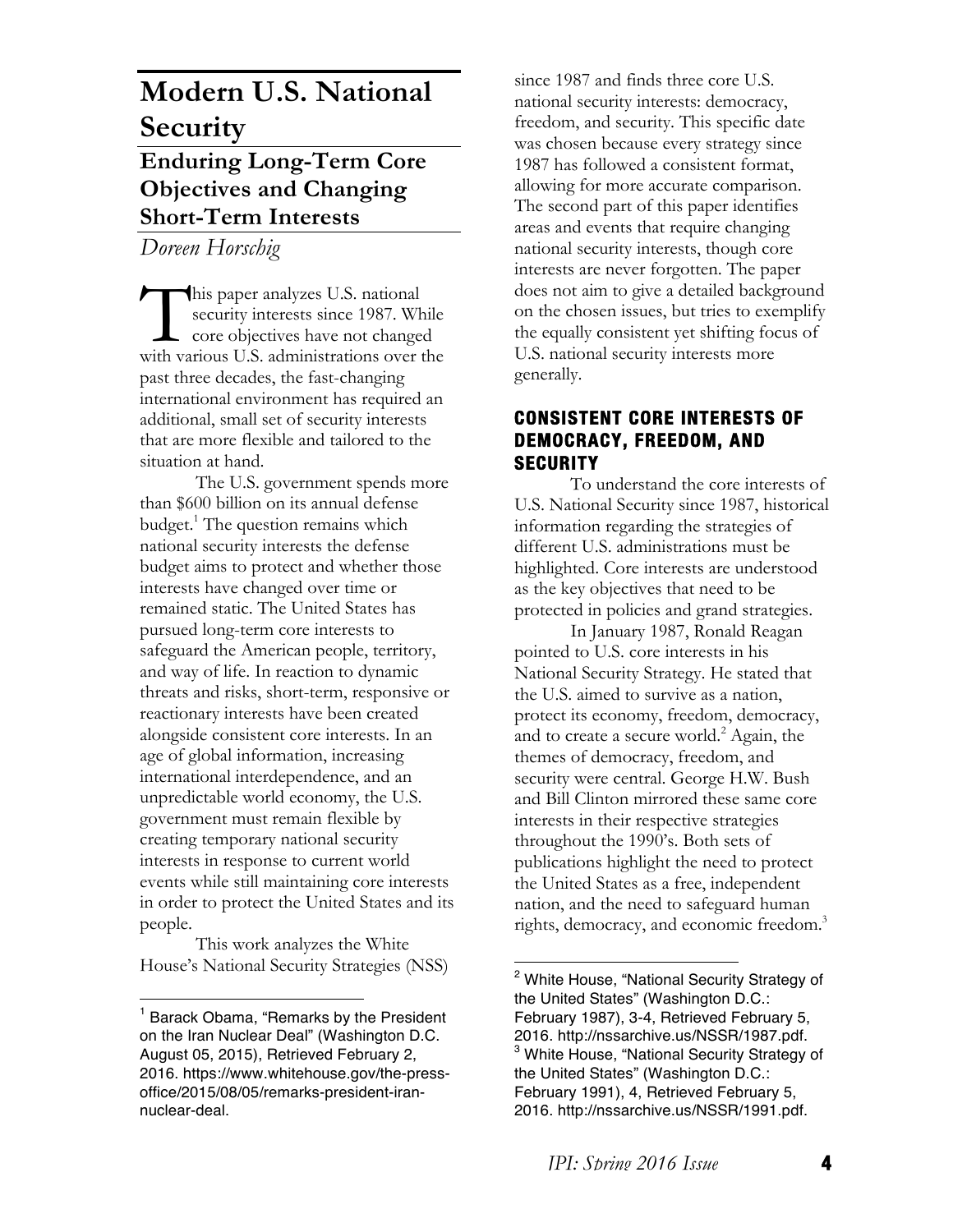Consistent throughout are the notions of the protection of freedom, democracy, and security.

Turning to the  $21<sup>st</sup>$  century, the same three core interests remain. In 2002, following the events of 9/11, George W. Bush identified the interests and commitment to democracy and freedom.<sup>4</sup> After September 11th, ensuring national security became increasingly important. Instead of deviating from core interests, the Bush administration confirmed and reiterated these same long-term security objectives for the United States. Naturally, after 9/11, Bush prioritized the physical safety of the U.S. population throughout his NSSs.<sup>5</sup> The Obama Administration argued in its NSS in 2010 and 2015 that U.S. core interests included "the security of the United States… [and] respect for universal values at home and around the world."<sup>6</sup> Once again, the emphasis of the NSS is on freedom and security (perhaps even democracy, though to a lesser extent) and is consistent with core interests of former administrations. Democracy, freedom, and security are just as vital to U.S. national security policy as they were during the Reagan administration.

In the midst of changing times and dramatic world events, Ronald Reagan, George H.W. Bush, Bill Clinton, George W. Bush, and Barack Obama maintained the consistent national security interests of

 

White House, "A National Security Strategy of Engagement and Enlargement" (Washington D.C.: February 1994), 5, Retrieved February 5, 2016. http://nssarchive.us/NSSR/1994.pdf. <sup>4</sup> White House, "A National Security Strategy of the United States of America" (Washington D.C.: September 2002), iv, Retrieved February 4, 2016. http://www.state.gov/documents/organizat ion/63562.pdf. <sup>5</sup> Ibid, 7, 26, and 31.

6 White House, "National Security Strategy" (Washington D.C.: February 2015), 2, Retrieved February 1, 2016. https://www.whitehouse.gov/sites/default/files/ docs/2015\_national\_security\_strategy.pdf.

democracy, freedom, and security of the American people. Reaganomics, the Iran-Contra Affair, the end of the Cold War, fall of the Berlin wall, the Persian Gulf War, and 9/11, though significant, have not altered the core interests of U.S. National Security. Understanding core national security interests is necessary to understanding the minor and more temporary interests that have changed with time and environment.

# **EVOLVING AND SHIFTING INTERESTS**

The common core U.S. national security interests do not reflect the entirety of U.S. national security policy. Additional security interests have been added, and often later removed, in response to current events and according to the will of the politician in power. Global threats that were eminent in the  $20<sup>th</sup>$  century have become less significant when compared to modern threats. Secondary interests had and have to be adjusted to reflect a changing political and global environment and according to current U.S. administration policies.

#### *Containing and Restraining the Soviet Union*

While not a current matter of national security interest, containing and restraining the USSR was vital during previous administrations, prior to 1991. During the most intense period of the Cold War, the prevention of nuclear war (and conventional war with the USSR) was of the utmost importance to the United States. In 1987, during the final years of the conflict, Reagan described it as a matter of national security to "[seek] meaningful ways of working with the Soviet leaders to prevent war and make the world a more peaceful place."7 Interests were prioritized based on the presence of Soviet power, communist propaganda, and nuclear weapons. Reagan prioritized a peaceful relationship with the USSR alongside freedom and democracy.

 

 $7$  White House, "National Security Strategy of the United States", *1987*, 1.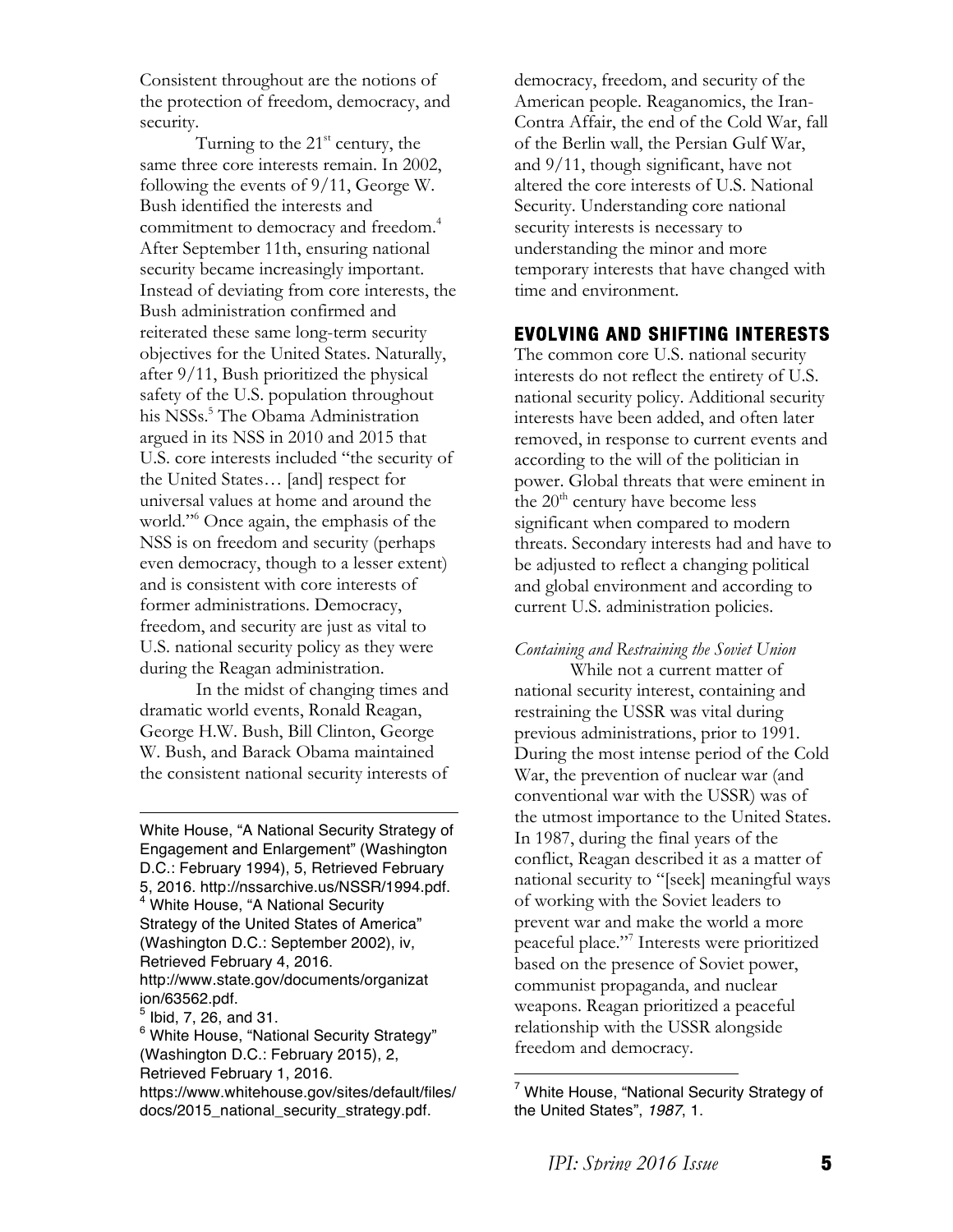Reagan's NSS was generally militaristic because of the threat of the Soviet Union. In response to a powerful USSR, the U.S. "undertook the Strategic Modernization Program in order to maintain the essential survivability and effectiveness of our own forces in the face of… the Soviet threat."8 The strengthening of the military to contain the USSR was a primary interest of the NSS in 1987. The end of the Cold War eliminated containment as an objective of national security interest. This reaction to a shifting global environment exemplifies that not all current national security interests are core to American policy and demonstrates that security interests are flexible enough to react to current events (such as current state relations, new administrations, and/or international events).

*Nuclear Non-Proliferation and Sanctions in Iran*

As some concerns dissipate, like restraining the USSR, new ones arise. One recent example is the nuclear deal with Iran. The U.S. government reached a milestone in limiting the expansion of Iranian nuclear program. As Obama stated: "[the agreement] achieves one of our most critical security objectives."9 The objective of nuclear non-proliferation serves the core interest of safeguarding the American people and territory as well as the secondary interest of preventing a nuclear arms race.<sup>10</sup> This has been an interest for the U.S. since 1945. However, the specific interest has changed. The U.S. objective is not only to prevent nuclear proliferation in Iran but also to prevent terrorists and other radical groups in the region from obtaining nuclear weapons as well. A few decades ago, major national security concerns focused on great power politics, such as during the Reagan administration. The threat of terrorists obtaining nuclear

 

weapons, or Weapons of Mass Destruction (WMD's), was relatively small (if not nonexistent) compared to the threat of the Soviet Union, but has now become key in the Bush and Obama administrations. Nonstate actors play an important role in shaping American security interests. The psychological threat of terrorists obtaining nuclear weapons has been taken into consideration by U.S. national security as well.

As per the Iranian nuclear agreement, the reduction of Iran's stockpile of nuclear weapons will be followed by an easing of international sanctions. The EU and U.S. agreed to terminate "all nuclearrelated economic and financial sanctions..."<sup>11</sup> The removal of trade barriers allows for the expansion of U.S. economic ties. It is believed that with an expansion in trade, the U.S. will be able to promote freedom and democracy in Iran. The potential this, however, will depend on the flexibility of the regime in Iran, the institutions that are created, and the will of the people.

### *Global Health*

Global health is yet another example of a dynamic interest that has been prioritized because of the current global situation, though it can be linked to the core U.S. interest of security. Typically, protecting the population of the United States is described as a defense of the population against threats and violence committed by state and non-state actors. A global disease pandemic could be equally as devastating as more traditional security threats. The spread of disease has long been present, however, and it has become a more pressing issue with simplified global travel.

 

 $<sup>8</sup>$  Ibid, 23.</sup>

<sup>&</sup>lt;sup>9</sup> Barack Obama, "Remarks by the President on the Iran Nuclear Deal."

 $10$  lbid.

<sup>&</sup>lt;sup>11</sup> "Joint Statement by EU High Representative Federica Mogherini and Iranian Foreign Minister Javad Zarif Switzerland" (Bruxelles: April 2, 2015), Retrieved February 2, 2016. http://eeas.europa.eu/statementseeas/2015/150402\_03\_en.htm.